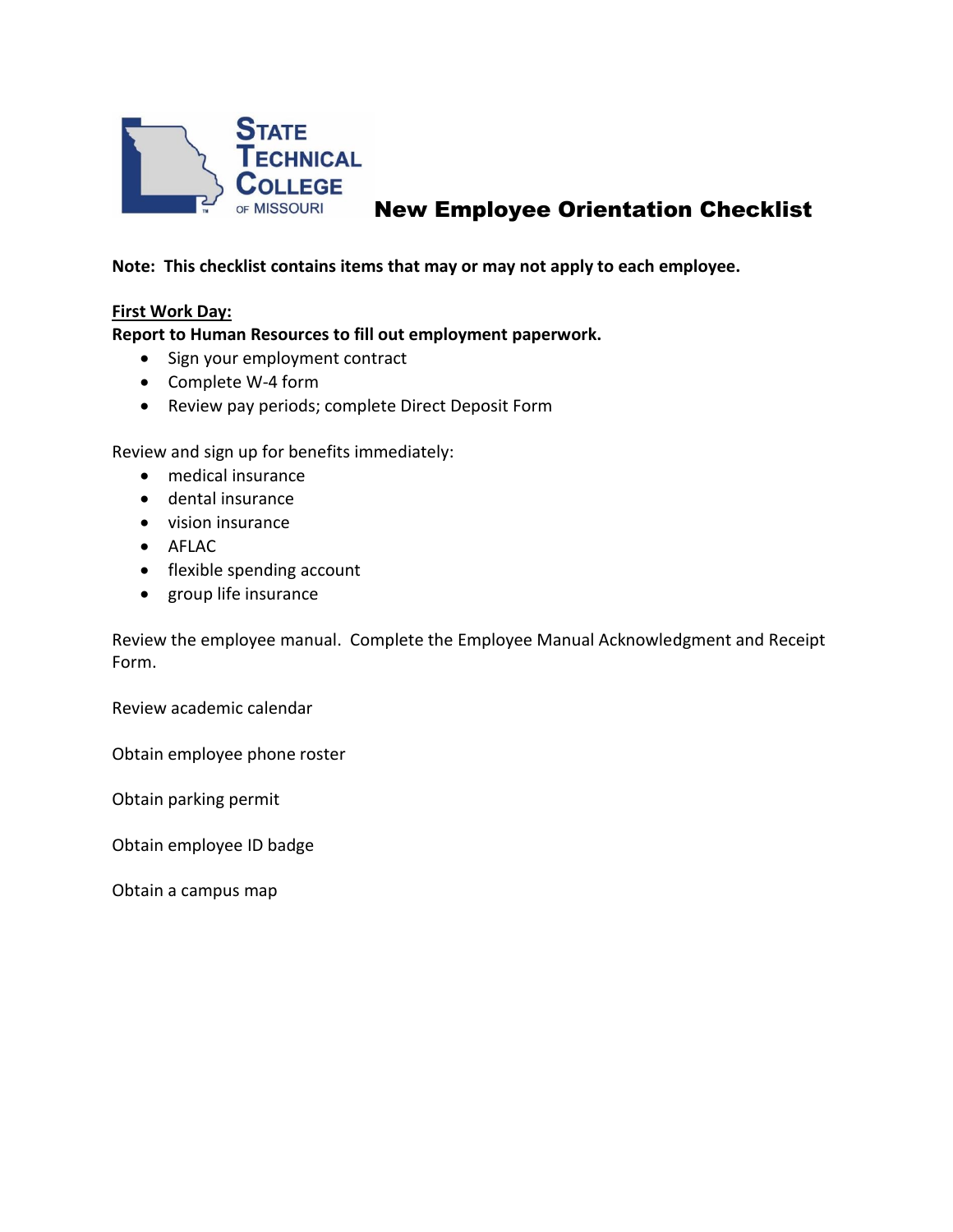### **Report to your work assignment**

|                  | Immediate Supervisor Name: |                                                                |
|------------------|----------------------------|----------------------------------------------------------------|
|                  |                            | (office)                                                       |
|                  |                            | (cell) Texting: $\Box$ Yes $\Box$ No<br>@statetechmo.edu       |
| Manager's Name:  |                            |                                                                |
|                  |                            | (office)                                                       |
|                  |                            | (cell) Texting: $\square$ Yes $\square$ No<br>@statetechmo.edu |
| Coworker's Name: |                            |                                                                |
|                  |                            | (office)                                                       |
|                  |                            | (cell) Texting: $\square$ Yes $\square$ No                     |
|                  |                            | @statetechmo.edu                                               |

Tour your immediate work location, find restroom, breakroom etc.

Obtain keys:  $\Box$  office  $\Box$  building  $\Box$  storage  $\Box$  other

Obtain office supplies, etc.

Get copy machine code and demonstration

Get your office phone number

Obtain your long distance phone code

Obtain instructions for accessing email, voice mail, etc. off site

Get userID and password for computer

Map computer to printers and network drives

Get userID and password for EagleOnline

Complete Employee Equipment Receipt and Financial Responsibility Form